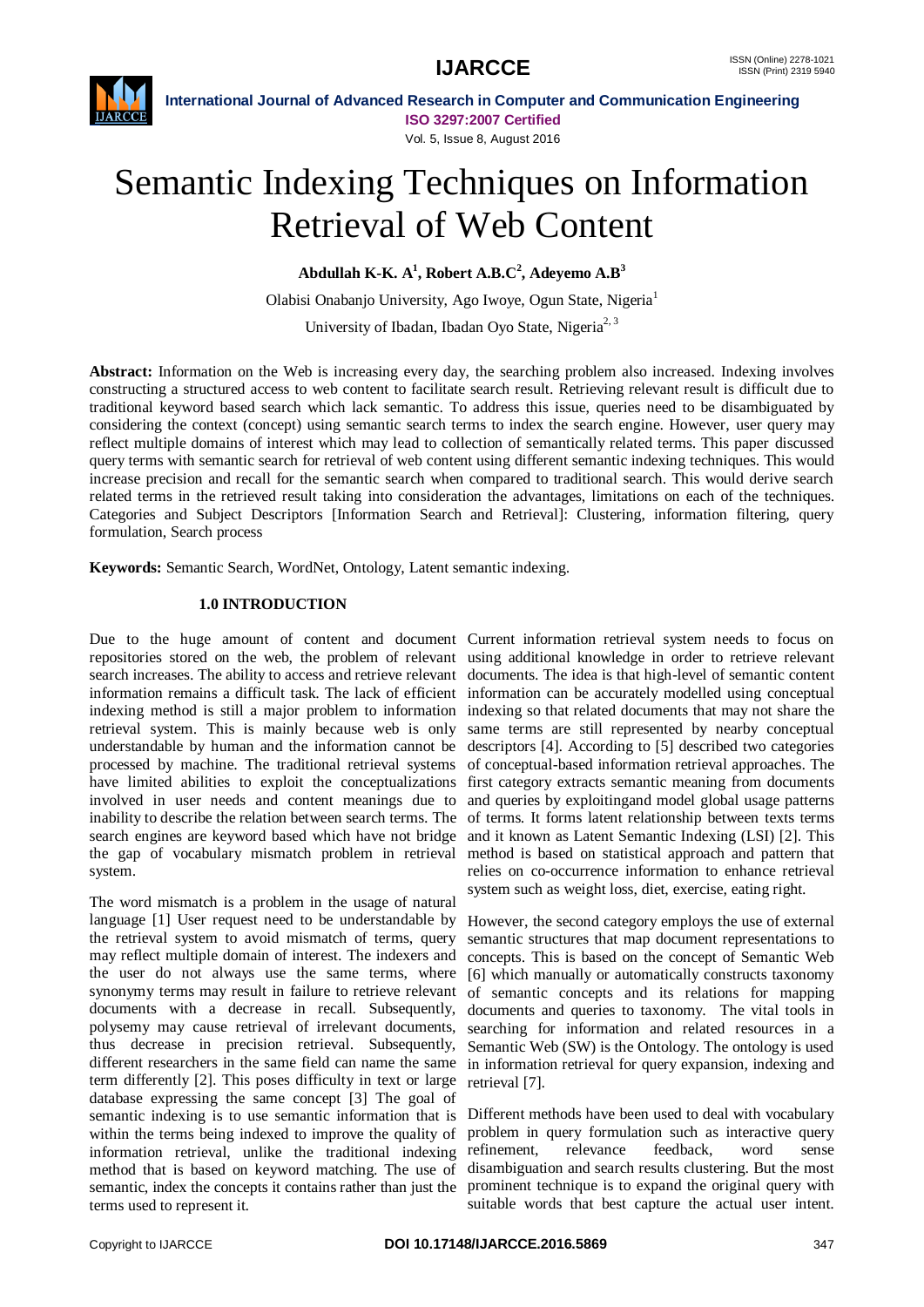

### **International Journal of Advanced Research in Computer and Communication Engineering ISO 3297:2007 Certified**

Vol. 5, Issue 8, August 2016

meaning of terms and generate more relevant results.

The rest of the paper is organized as follows. Section 2 based model so that machine can understand the intent of discusses the related works on semantic indexing, the searcher. Semantic Web is a way to increase the document representation and similarity matrix. Section 3 precision of information retrieval systems. Therefore, describes different methods of indexing their advantages additional external semantic structures (information and limitation. In section 4, we conclude our work and resources) are needed for mapping document recommendation.

# **2.0 RELATED WORK**

Traditional techniques are unable to understand the textual information. However, [14] suggested that meaning of the content, the documents and queries are indexing with WordNet synsets can improve information represented by a bag of single words. This is due to the retrieval. However, [15] presented a method of relating ambiguity, mismatch in the representation of the concept from ontology to the documents in the retrieval documents collection and imprecision in user queries system. However, concept from one ontology would be which are inaccurate. However, semantic indexing is different from concept in another ontology. Word sense based on representation of the documents and requests by Disambiguation techniques can use resources such as the the senses of the words (concepts). This effect can be Wordnet thesaurus [3] or co-occurrence data [16] to find reduced in the retrieval system by utilising the conceptual possible senses of a word and map word occurrences to indexing methods to improve the performance of a domain the correct sense. specific retrieval system. The approach raises the ambiguousness of the words and would solve the problem of disparity of the terms. In [8] proposed a semantic indexing model which exploits both the logical structures and the semantic contents of documents.

The semantic used in retrieval mapped words to concepts approach on document-concept matching. Concept based in its representation [9] where documents are represented matching can be seenas an alternative approach to as a set of concepts. Concepts usage will result in a keyword matching. This can be used to tackle the retrieval model that is less dependent on the specific terms used however, [10] used the semantic knowledge instead of keyword-based index for efficient searching. Latent The approach consists of building from a given semantic Semantic Indexing (LSI) exploits the use of statistical knowledge sources (LSI, Wordnet or Domain ontology), relation to determine the semantically relevant content as the concept pattern that best described the document long as the relations are generated automatically from document. The degree of match between the query and by the context. Representations of information resources documents retrieved are highly ranked in statistical approach [11] The assumption is that the more often terms co-occur in both the document and the query, the knowledge repository gives information about concepts more relevant the document is with respect to the query and their relationships with other concepts. This will [11]. However, the documents are represented as an index enable conceptual matching between extracted concepts term based on the retrieval model to reflect its unique that are relevant with the help of knowledge repository.

These knowledge would improve the semantic search, representation in a t-dimensional vector. Unfortunately, understand the intent of the searcher with contextual the method does not achieve greater performance. The semantic search aimed to solve the problem of keyword representations to concepts. Such resources can be dictionaries, thesauri and ontologies [12]. In {13],integration of knowledge through the use of WordNet to expand user' query over a collection with minimal

# **3.0 SEMANTIC APPROACH FOR DOCUMENT REPRESENTATION**

In this section, we describe semantic representation problems of polysemy and synonym where both documents and queries are represented using semantic. content and the computation of term weights is influenced and query are based on concepts so that words that are ambiguous can be disambiguated as in figure 1. The



Figure 1: Conceptual Indexing Information Retrieval System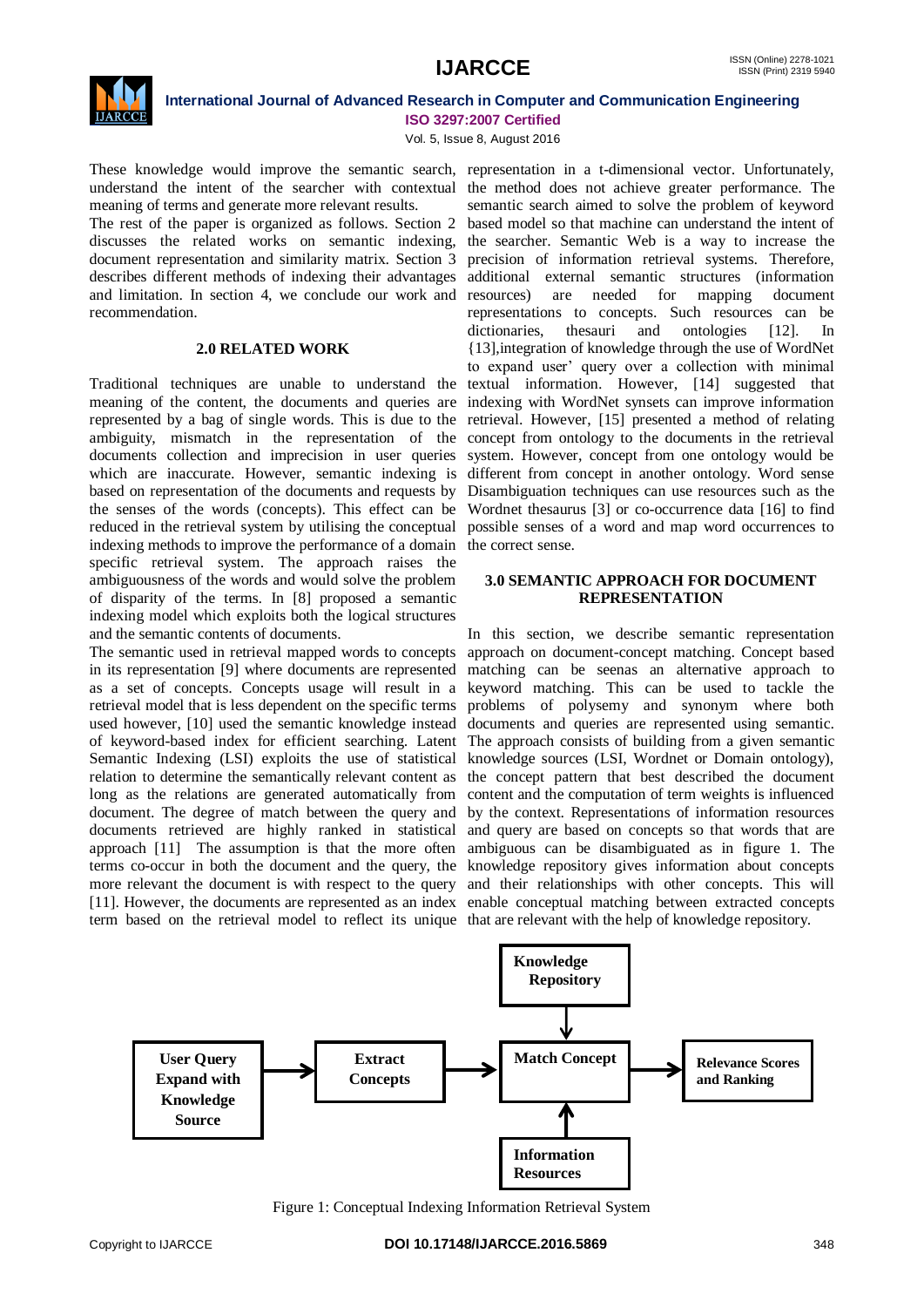

**International Journal of Advanced Research in Computer and Communication Engineering ISO 3297:2007 Certified**

Vol. 5, Issue 8, August 2016

The set of terms in the documents can be grouped into a subspace but there is need to use an automated approach to achieve it. This can be achieved by clustering information according to concepts. Search results clustering is an efficient method to make the search results easier and it works better on snippets (a summary of the search results), which is different from document clustering [17].

# 3.1 Latent Semantic Indexing (LSI)

Using LSI to understand the semantic content of a document collection enables the definition of a logical semantic view. According to [18] described LSI to solve the problem of lexical matching using statistical derived conceptual indices. These are used to determine the set of terms, word relations (e.g. synonyms) and the strength of these relations. LSI is a similarity metric that is an alternative to word overlap measure and dimensionality reduction. But [19] presented a concept-driven algorithm for clustering search results, the Lingo algorithm, which uses LSI techniques to separate search results into meaningful group but do not consider building semantic relationships between the groups. However, common phrase are extracted using suffix tree clustering technique and concept induction using latent semantic analysis is conducted.

LSI can be represented in 2 or 3-dimensional space for visualisation, however, a mathematical technique named Singular Value Decomposition (SVD) is used for the representation. In LSI model, term-by-document matrix is performed by low rank and yields a new representation for each document in the collections. This represents projection into the latent semantic space, therefore, SVD decomposes an n- dimensional space (original space representation) into a k-dimensional (lower) space, this implies  $n \succ k$ . The SVD takes matrix A and represent it as  $\hat{A}$  in a lower dimension space where  $A$  is orthogonal matrix  $U$ , a diagonal matrix  $\Sigma$  and transpose of an

 $A = U\Sigma V^T$ (1)

An orthogonal matrix *U* consists of term in each of the document collections and transpose of an orthogonal matrix  $V$  consists of document  $D$  in the new space, the diagonal matrix  $\sum$  contains the singular values of A in descending order. Also, a user's query is represented as a vector in k-dimensional space and which are compared to document collection.

The matrix A can be represented as:  $Term(t) = t_1, t_2 \cdots t_n$  that appear in each Document (d)  $d_1, d_2 \cdots d_n$  of a given query (q). The matrix A is decomposed so that  $U$ ,  $V$  and  $\Sigma$  can be found. Then, rank  $(A) = r$  for  $k_i \leq r$ .

However, the new document vector and query coordinates in the reduced 2-dimensional space are found and finally the similarities (for instance Cosine similarity) between the rank documents in decreasing order of query are calculated.

This approach only works well with relatively small number of dimension with query compared to every document in the collection.

# 3.2 Wordnet Ontology

In order to have a better semantic, the knowledge resource (Wordnet) is used in generating context vectors. This knowledge resource understands the semantic content of the document and detects the concepts in ontology of the clustered documents. WordNet ontology is used to extract synonyms and hyponyms words and documents are allocated based on the concept of the ontology. Consequently, hypernym of each concept are detected and used to construct corpus related ontology. For each word or multiword concept candidate formed by combining adjacent words in text phrases, the ontology is checked using those words just as it is, however, the base forms are used which represents the document content better. This would enable reuse of resource although the corpus changes might omit some concepts with different form which might appeared in the source text and ontology.



Figure 2: Concept-Based Term Weighting

orthogonal matrix *V* :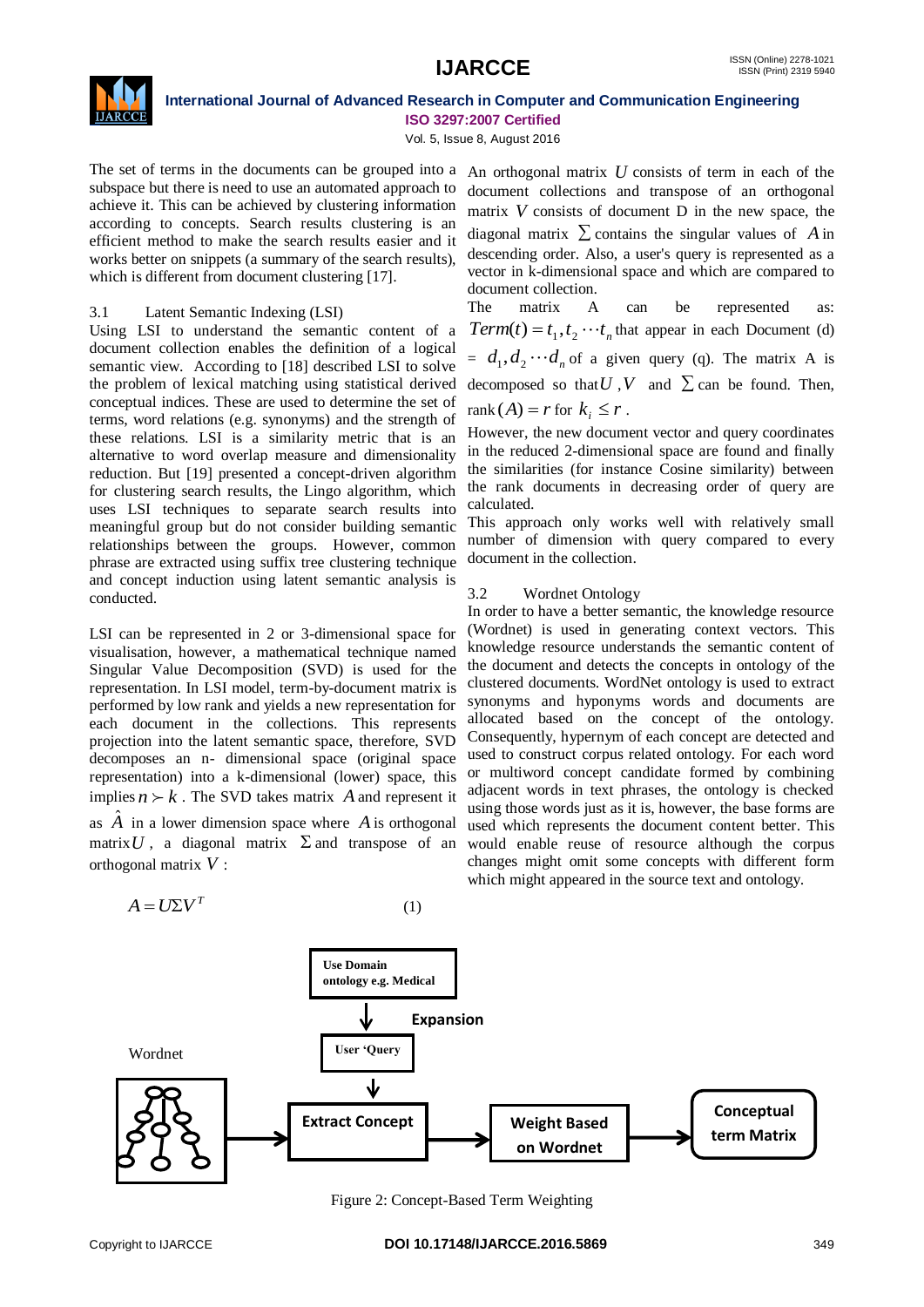

# **International Journal of Advanced Research in Computer and Communication Engineering**

**ISO 3297:2007 Certified**

Vol. 5, Issue 8, August 2016

term importance which can be used for term weighting. structured. This is used to find the conceptual information of each term using Wordnet ontology, however it determine the generality and specificity for a term such as the senses, synonyms, hypernym and the hyponyms (sub-concepts). Concepts from the Wordnet ontology are extracted from the user "query as in figure 2 and identify those that irrelevant document in the collection. In the vector space occurred in the document collection, these are used as a substitute to idf. However the base form of each words are used such as rain, rains, raining etc. The Concept-Based Weighting value of a query determines the importance of a term.

# 3.3 Domain Ontology

Based on the Wordnet ontology, domain Ontology can be used to assist in the formulation of the user query and provide access to documents collection. From the figure 2, the approach expands the user"query by exploiting the rich semantics of ontologies [20]. Domain-based representation has been recently used in [21] which exploits the hierarchical IS-A relation among concepts that indicates the meanings of words based on the hierarchy. For instance, the hierarchy of "medicine" would have been indicated from the ontology hierarchy. This is done by mapping the query  $c_q = (c_1, c_2...c_n)$  to the ontological user profile. Each query context is semantically related to concepts from the ontological user profile. News domain was used to expand the query by introducing several form of normalization for the semantic constituent with respect to the length of lexical chains and the size of the documents [22]. An experimental analysis was performed on queries that were refined using the domain independent ontology and query was given directly to the search engine [23], the experiment shows that domain ontology gave

Using Wordnet approach introduce additional source of more accurate results than that of the direct search when

#### **4.0 DOCUMENT INDEXING**

Documents are retrieved based on the cluster the best related to the pattern or taxonomy, this will discard the model, document representation is based on query and content information. The integration of query and document space is the document-representation vector space model which improves the reliability and accuracy of the feature terms of documents. However, the documents representation (indexing) is one of the preprocessing techniques that are used to reduce the features complexity of the documents.

#### i. Feature Extraction

Documents can be represented by a wide range of different feature descriptions. There are two kinds of processes involved in text documents representation; these are document indexing and term weighting.The first step of the documents representation is to extract text document from the collection so that text preprocessing techniques are applied on it. The part-of-speech (POS) tagger processes the token and attaches a part of speech to each word. The tagger is used to tag the retrieved document to perform linguistic transformation using Natural Language Toolkit. A training set is created by tagging sentences with the correct senses of its contained words. The POS tagging gives information about semantic constituent of a word and the structure corresponds to meaning units and semantic analysis is performed.

Berry (2007) explained that information extraction willinvolve many complexities if tokenisation process is not done in the retrieval.



Word normalisation involves stemming and lemmatisation naturally create overlapping groups and well handle cross but these techniques produce a normalised form of web documents retrieved. . For example, the words "train", "training", "trainer" and "trains" can be replaced with "train". While lemmatization replaces the suffix of a word with a different one or removes the suffix of a word completely to get the basic word forms (lemma). A Wordnet-based which belongs to the group of dictionary lemmatisation algorithms is used.

# ii. Feature Selection

Using semantic indexing techniques are used to identify the meaningful concepts. The documents are allocated to these concepts using cosine similarities. The techniques represented in form of Matrix A $(CF_{ij} \times D_i)$ .

topic documents. In the document, vocabulary extraction process used concept frequency-inverse document frequency (cf-idf) for its representation. Concept  $(C_j)$  in the documents is represented as the concept frequencydocument. The document  $(D_i)$  represents the document vector and each document selected is related to the cluster chosen  $\{D_i = (w_{1i}, w_{2i} \cdots w_{ni})\}$  The weight  $(W_{ij})$  is a function of the term frequency, collection frequency and normalization factors.Hence, the weight of each concept is calculated. The weight of concept  $j$  in the document  $i$ ,  $T$  is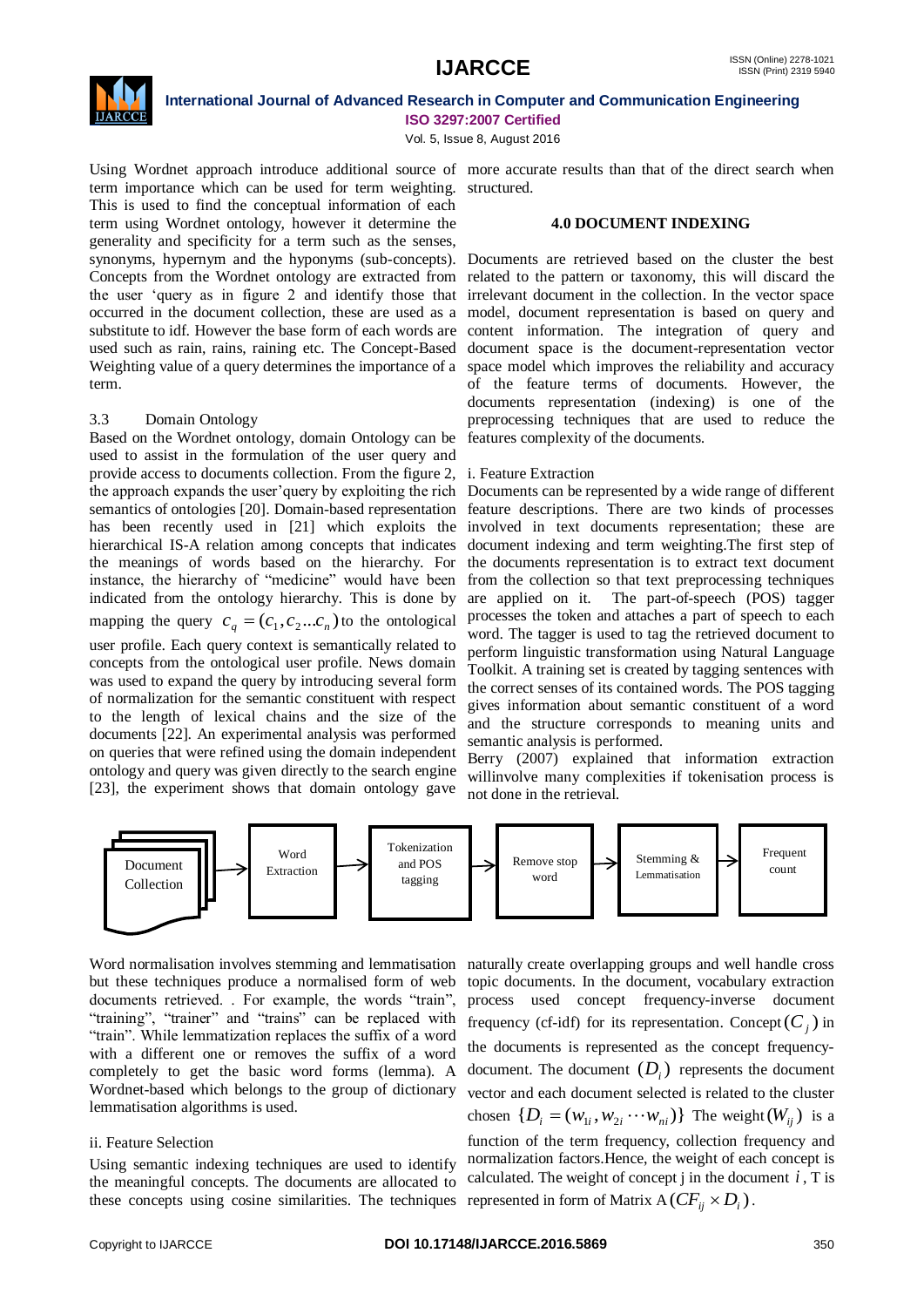(2)



**International Journal of Advanced Research in Computer and Communication Engineering ISO 3297:2007 Certified**

Vol. 5, Issue 8, August 2016

$$
W_{ij} = cf_{ij} \times idf_i
$$

$$
(1)
$$

$$
idf = cf_{i,j} * \log \left( \frac{|D|}{df(j) + 1} \right)
$$

where *cf* is the total no of concept in the documents and *idf* is:

| $\mathcal{C}_{i}$<br>'d | $D_1$     | $D_{2}$   | $\bullet \bullet \bullet   D_3$ |           |
|-------------------------|-----------|-----------|---------------------------------|-----------|
| $C_1$                   | $c_1d_1$  | $c_1d_2$  |                                 | $c_1d_n$  |
| $C_{2}$                 | $c_2d_1$  | $c_2d_2$  |                                 | $c_2d_n$  |
|                         |           |           | $\bullet$                       |           |
|                         |           |           |                                 |           |
|                         |           |           |                                 |           |
| $C_n$                   | $c_n d_1$ | $c_n d_2$ |                                 | $c_n d_n$ |

Table 1: Concept by Document Matrix

4.1 Computing Similarity between Query and Concept A similarity measures can represent the similarity between two documents, two queries or one document and one Step 1: Read each snippet D, store it in database and query. Similarityestimates the degree of similarity of a document  $d_j$  with concept *i* to a query  $q$  as the Step 2: for each snippet D do correlation between the vectors  $d_j$  and  $q$ . The vocabulary with a low frequency, the value is low compared to that with a high frequency,The correlation between query and concept in the document collection can be quantified by different similarity measures. Since,  $w_{ij} > 0$  and  $w_{i,q} > 0$  *Sim*( $q$ , $d_j$ ) varies from 0 to 1. A variety of similarity or distance measures have been proposed and widely applied but the mostly commonly used is cosine similarity measure.

The query and documents are represented as concept vectors, the similarity of query and documents corresponds to the correlation between the vectors. This is quantified as the cosine of the angle between vectors.

$$
Sim(q, d_j) = cos(q, d_j)
$$
  
= 
$$
\frac{\vec{q}, \vec{d_j}}{|\vec{q}| \times |\vec{d_j}|} = \frac{\sum_i w_{i,j} \times w_{q,i}}{\sqrt{\sum_i w_{i,j}^2} \times \sqrt{\sum_i w_{q,i}^2}}
$$
 (3)

The cosine is a normalized dot product, therefore the documents are ranked by decreasing the cosine values.

#### 4.2 Algorithm: Conceptual Pattern Extraction

Input: Snippets D returned by the web Search engine for query concept C

Output: Conceptual patterns C & Frequency F.

perform data cleaning operation.

if term is same as C then replace C by X end

Step 3: for each snippet D do

if  $X \in D$  then extract all conceptual patterns from D end if

end for

Step 5: for each conceptual pattern do

Perform stemming operation.

end for

Step 6: Find the frequency of all repeated extracted patterns.

Step 7: Return Patterns C & Frequency F.

Step 8: Compute Similarity

#### **5.0 CONCLUSION AND RECOMMENDATION**

From the review works, it shows that keyword-based search method produce low recall and precision, high dimensionality when querying the information retrieval system. With semantic based indexing techniques, retrieval of information produced better precision and recall are achieved by using conceptual pattern.

Using structured queries allow expressing more precise user's needs, leading to more accurate results. This reduced polysemy and takes care of synonyms term in the documents using conceptual methods. In future research, the techniques can be enhanced to measure semantic similarity in automatic synonym extraction, query suggestion and semantic retrieval.